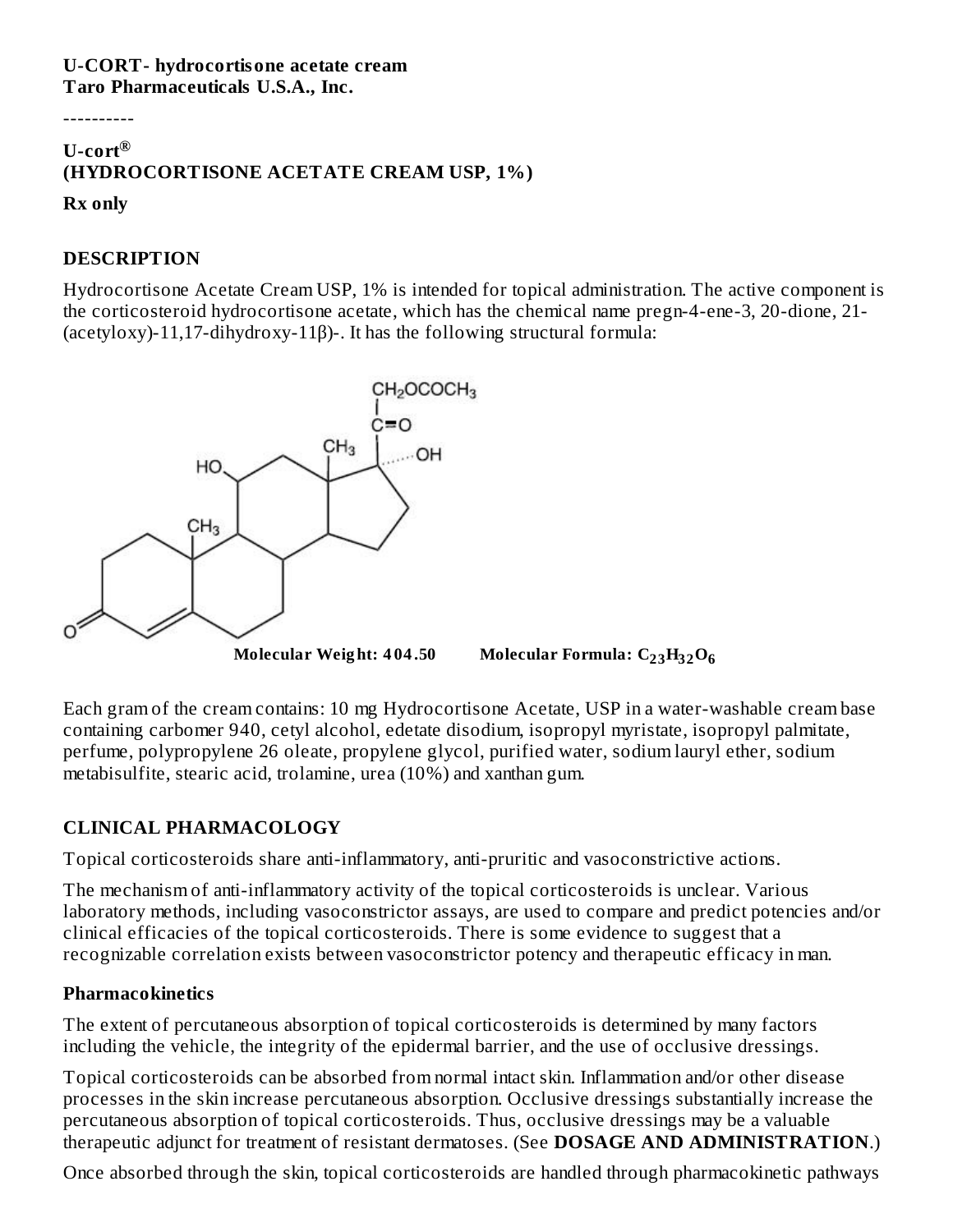similar to systemically administered corticosteroids. Corticosteroids are bound to plasma proteins in varying degrees. Corticosteroids are metabolized primarily in the liver and are then excreted by the kidneys. Some of the topical corticosteroids and their metabolites are also excreted into the bile.

## **INDICATIONS AND USAGE**

U-cort $^{\circledR}$ , (Hydrocortisone Acetate Cream USP, 1%) is indicated for the relief of the inflammatory and pruritic manifestations of corticosteroid-responsive dermatoses.

## **CONTRAINDICATIONS**

Topical corticosteroids are contraindicated in those patients with a history of hypersensitivity to any of the components of the preparation.

## **WARNINGS**

Contains sodium metabisulfite, a sulfite that may cause allergic-type reactions including anaphylactic symptoms and life-threatening or less severe asthmatic episodes in certain susceptible people. The overall prevalence of sulfite sensitivity in the general population is unknown and probably low. Sulfite sensitivity is seen more frequently in asthmatic than in nonasthmatic people.

## **PRECAUTIONS**

## **General**

Systemic absorption of topical corticosteroids has produced reversible hypothalamic-pituitaryadrenal (HPA) axis suppression, manifestations of Cushing's syndrome, hyperglycemia, and glucosuria in some patients. Conditions which augment systemic absorption include the application of the more potent steroids, use over large surface areas, prolonged use, and the additions of occlusive dressings. Therefore, patients receiving a large dose of potent topical steroids applied to a large surface area, or under an occlusive dressing, should be evaluated periodically for evidence of HPA axis suppression by using the urinary free cortisol and ACTH stimulation tests. If HPA axis suppression is noted, an attempt should be made to withdraw the drug, to reduce the frequency of application, or to substitute a less potent steroid. Recovery of HPA axis function is generally prompt and complete upon discontinuation of the drug. Infrequently, signs and symptoms of steroid withdrawal may occur, requiring supplemental systemic corticosteroids. Children may absorb proportionally larger amounts of topical corticosteroids and thus be more susceptible to systemic toxicity. (See **PRECAUTIONS-Pediatric Use.) If irritation develops, topical corticosteroids should be discontinued and appropriate** therapy instituted. As with any topical corticosteroid product, prolonged use may produce atrophy of the skin and subcutaneous tissues. When used on intertriginous or flexor areas, or on the face, this may occur even with short-term use. In the presence of dermatological infections, the use of an appropriate antifungal or antibacterial agent should be instituted. If a favorable response does not occur promptly, the corticosteroid should be discontinued until the infection has been adequately controlled.

## **Information for the Patient**

Patients using topical corticosteroids should receive the following information and instructions:

- 1. This medication is to be used as directed by the physician. It is for external use only. Avoid contact with the eyes.
- 2. Patients should be advised not to use this medication for any disorder other than for which it was prescribed.
- 3. The treated skin area should not be bandaged or otherwise covered or wrapped as to be occlusive unless directed by the physician.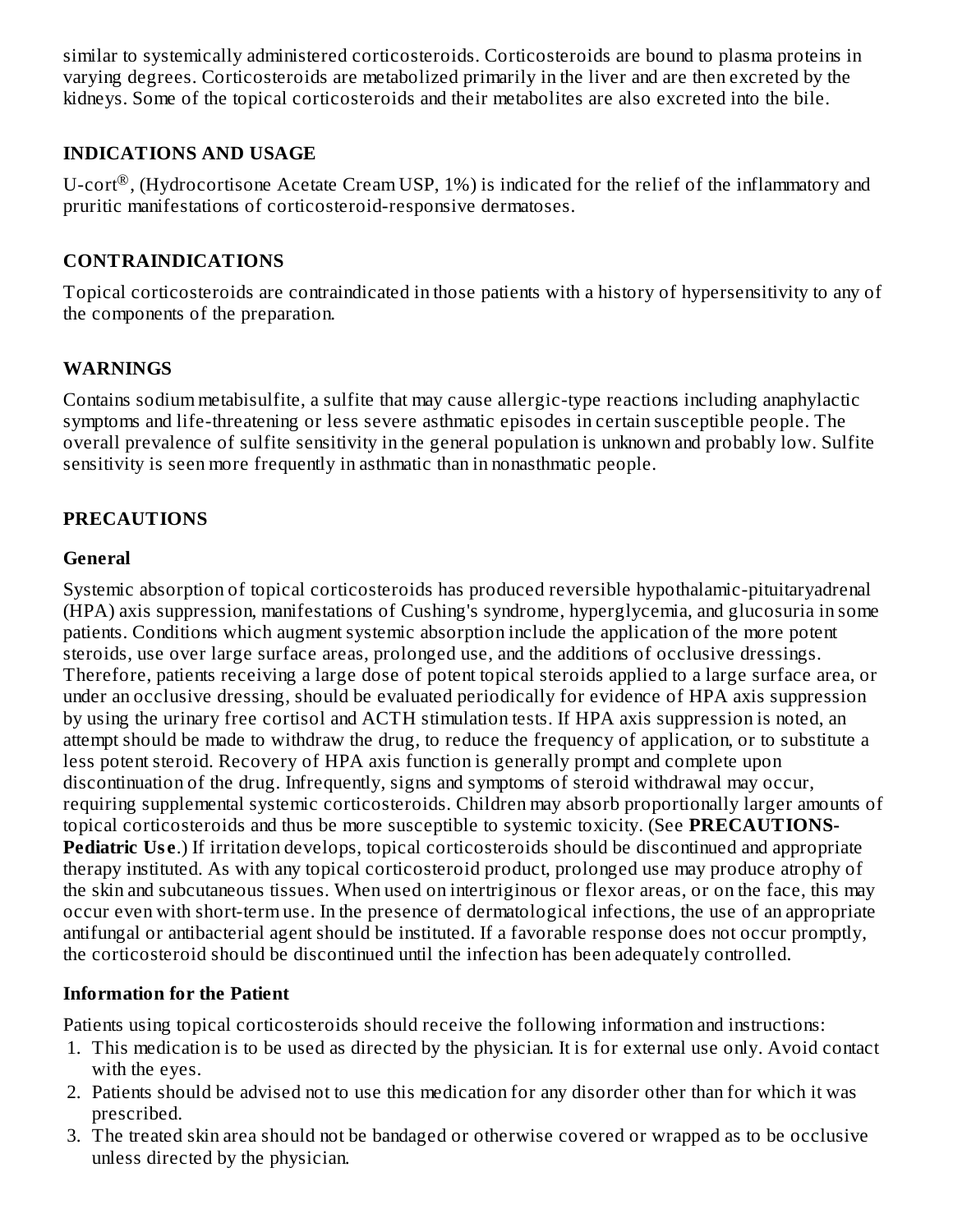- 4. Patients should report any signs of local adverse reactions especially under occlusive dressing.
- 5. Parents of pediatric patients should be advised not to use tight-fitting diapers or plastic pants on a child being treated in the diaper area, as these garments may constitute occlusive dressings.

#### **Laboratory Tests**

The following tests may be helpful in evaluating the HPA axis suppression:

Urinary free cortisol test ACTH stimulation test

#### **Carcinogenesis, Mutagenesis, and Impairment of Fertility**

Long-term animal studies have not been performed to evaluate the carcinogenic potential or the effect on fertility of topical corticosteroids. Studies to determine mutagenicity with prednisolone and hydrocortisone have revealed negative results.

## **Pregnancy Category C**

Corticosteroids are generally teratogenic in laboratory animals when administered systemically at relatively low dosage levels. The more potent corticosteroids have been shown to be teratogenic after dermal application in laboratory animals. There are no adequate and well-controlled studies in pregnant women on teratogenic effects from topically applied corticosteroids. Therefore, topical corticosteroids should be used during pregnancy only if the potential benefit justifies the potential risk to the fetus. Drugs of this class should not be used extensively on pregnant patients, in large amounts, or for prolonged periods of time.

## **Nursing Mothers**

It is not known whether topical corticosteroids could result in sufficient systemic absorption to produce detectable quantities in breast milk. Systemically administered corticosteroids are secreted into breast milk in quantities *not* likely to have deleterious effect on the infant. Nevertheless, caution should be exercised when topical corticosteroids are administered to a nursing woman.

## **Pediatric Us e**

*Pediatric patients may demonstrate greater susceptibility to a topical corticosteroid-induced HPA axis suppression and Cushing's syndrome than mature patients because of a larger skin surface area to body weight ratio.* Hypothalamic-pituitary-adrenal (HPA) axis suppression, Cushing's syndrome, and intracranial hypertension have been reported in children receiving topical corticosteroids. Manifestations of adrenal suppression in children include linear growth retardation, delayed weight gain, low plasma cortisol levels, and absence of response to ACTH stimulation. Manifestations of intracranial hypertension include bulging fontanelles, headaches, and bilateral papilledema. Administration of topical corticosteroids to children should be limited to the least amount compatible with an effective therapeutic regimen. Chronic corticosteroid therapy may interfere with the growth and development of children.

## **ADVERSE REACTIONS**

The following local adverse reactions are reported infrequently with topical corticosteroids, but may occur more frequently with use of occlusive dressings. These reactions are listed in an approximate decreasing order of occurrence beginning with column 1:

| <b>Burning</b>         | Hypertrichosis      |
|------------------------|---------------------|
| Maceration of the skin | <b>Itching</b>      |
| Acneiform eruptions    | Secondary infection |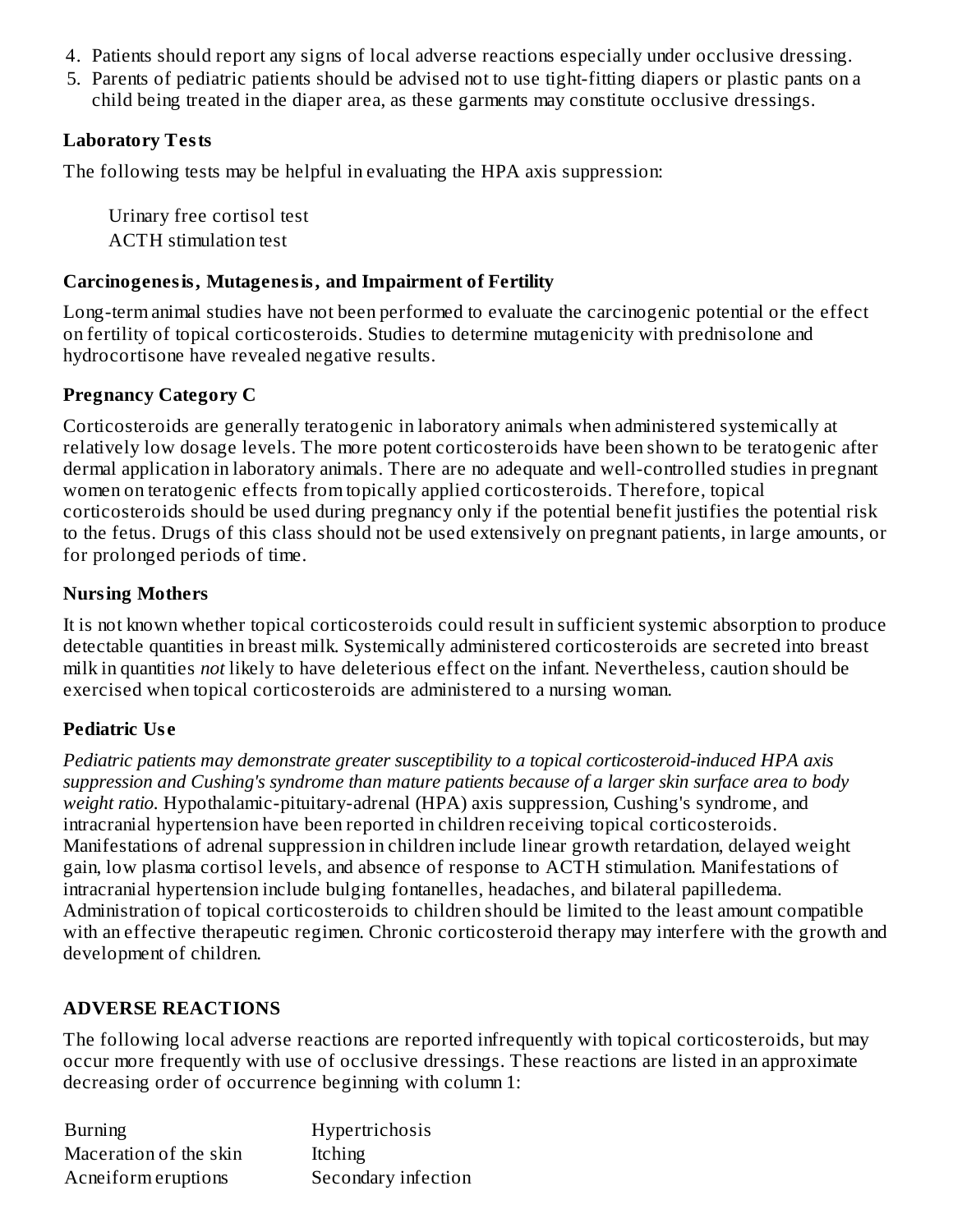| Irritation          | Hypopigmentation            |
|---------------------|-----------------------------|
| Skin atrophy        | <b>Dryness</b>              |
| Perioral dermatitis | Striae                      |
| Folliculitis        | Allergic contact dermatitis |
| Miliaria            |                             |

### **OVERDOSAGE**

Topically applied corticosteroids can be absorbed in sufficient amounts to produce systemic effects. (See **PRECAUTIONS**.)

#### **DOSAGE AND ADMINISTRATION**

U-cort $^\circledR$ , (Hydrocortisone Acetate Cream USP, 1%) is generally applied to the affected area as a thin film two to four times daily, depending on the severity of the condition. Occlusive dressings may be used for the management of psoriasis or recalcitrant conditions. If an infection develops, the use of occlusive dressings should be discontinued and appropri-ate antimicrobial therapy instituted.

#### **HOW SUPPLIED**

U-cort $^{\circledR}$  (Hydrocortisone Acetate Cream USP, 1%) is supplied in a 1 oz (28.35 g) (NDC 51672-3009-2) tube.

Store at 20° to 25°C (68° to 77°F) [see USP Controlled Room Temperature]. Protect from freezing.

**Pharmacist:** Dispense in tight containers as specified in USP.

Manufactured by: Taro Pharmaceuticals Inc., Brampton, Ontario, Canada L6T 1C1

#### Distributed by: **TaroPharma**

a division of Taro Pharmaceuticals U.S.A., Inc., Hawthorne, NY 10532 U-cort $^{\circledR}$  and TaroPharma $^{\circledR}$  are registered trademarks of Taro Pharmaceuticals U.S.A., Inc. and/or its affiliates.

Revised: October, 2010

PK-4385-6 100

#### **PRINCIPAL DISPLAY PANEL - 28.35 g Tube Carton**

*1%*

*CREAM*

*U-cort* ® *Hydrocortisone Acetate Cream USP, 1%*

NET WT 1OZ (28.35 g)

NDC 51672-3009-2

## *Rx only*

Taro Pharma<sup>®</sup>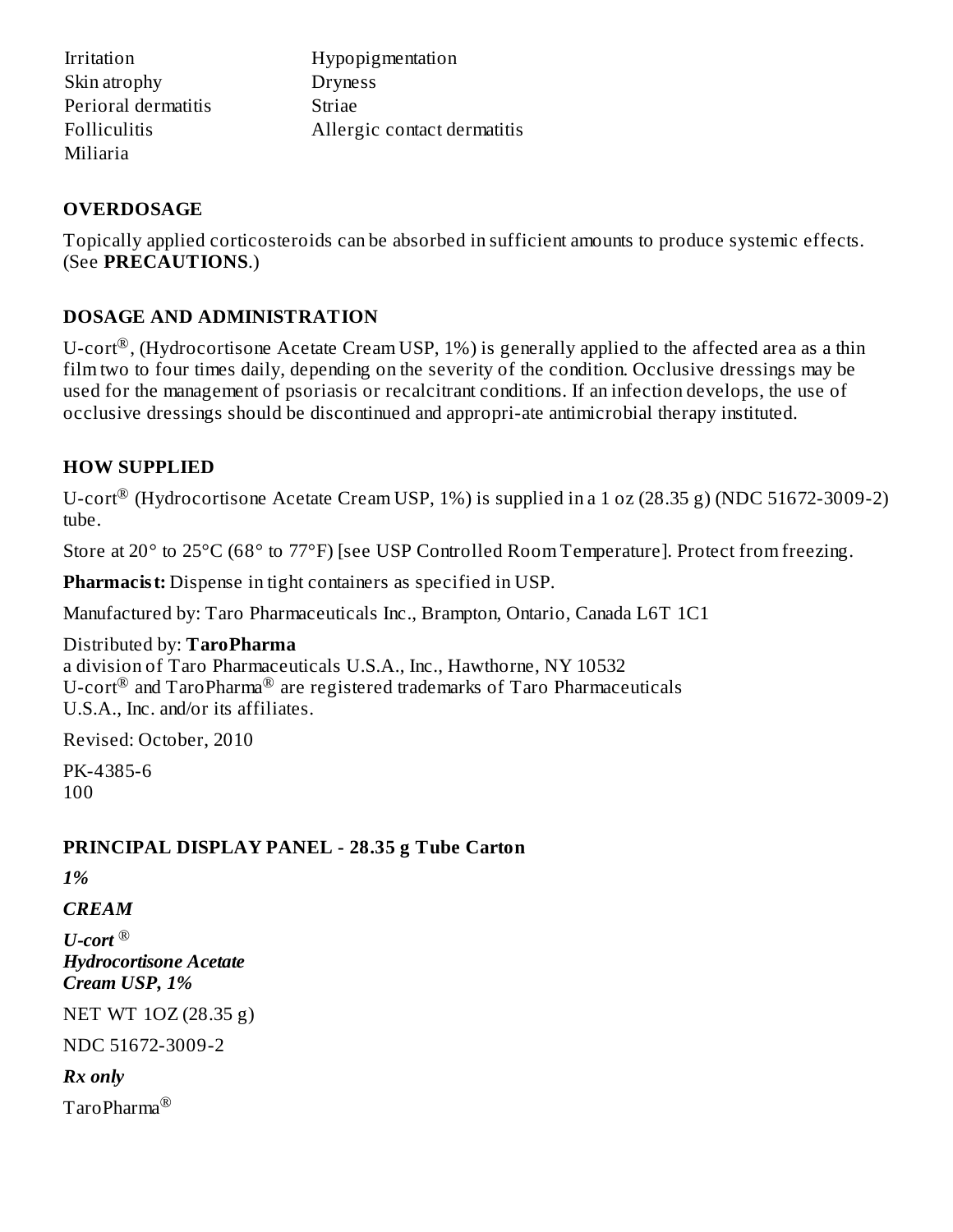

| <b>U-CORT</b>                                                                                          |                         |                    |  |  |                |  |
|--------------------------------------------------------------------------------------------------------|-------------------------|--------------------|--|--|----------------|--|
| hydrocortisone acetate cream                                                                           |                         |                    |  |  |                |  |
|                                                                                                        |                         |                    |  |  |                |  |
| <b>Product Information</b>                                                                             |                         |                    |  |  |                |  |
| Product Type                                                                                           | HUMAN PRESCRIPTION DRUG | Item Code (Source) |  |  | NDC:51672-3009 |  |
| <b>Route of Administration</b>                                                                         | <b>TOPICAL</b>          |                    |  |  |                |  |
|                                                                                                        |                         |                    |  |  |                |  |
|                                                                                                        |                         |                    |  |  |                |  |
| <b>Active Ingredient/Active Moiety</b>                                                                 |                         |                    |  |  |                |  |
| <b>Ingredient Name</b><br><b>Basis of Strength</b>                                                     |                         |                    |  |  | Strength       |  |
| Hydrocortisone Acetate (UNII: 3X7931PO74) (Hydrocortisone - UNII:WI4X0X7BPJ)<br>Hydrocortisone Acetate |                         |                    |  |  | 10 mg in $1 g$ |  |
|                                                                                                        |                         |                    |  |  |                |  |
|                                                                                                        |                         |                    |  |  |                |  |
| <b>Inactive Ingredients</b>                                                                            |                         |                    |  |  | Strength       |  |
| <b>Ingredient Name</b>                                                                                 |                         |                    |  |  |                |  |
| CARBOMER HOMOPOLYMER TYPE C (ALLYL PENTAERYTHRITOL CROSSLINKED) (UNII: 4Q93RCW27E)                     |                         |                    |  |  |                |  |
| cetyl alcohol (UNII: 936JST6JCN)                                                                       |                         |                    |  |  |                |  |
| edetate disodium (UNII: 7FLD9 1C86K)                                                                   |                         |                    |  |  |                |  |
| isopropyl myristate (UNII: 0RE8K4LNJS)                                                                 |                         |                    |  |  |                |  |
| isopropyl palmitate (UNII: 8CRQ2TH63M)                                                                 |                         |                    |  |  |                |  |
| propylene glycol (UNII: 6DC9Q167V3)                                                                    |                         |                    |  |  |                |  |
| water (UNII: 059QF0KO0R)                                                                               |                         |                    |  |  |                |  |